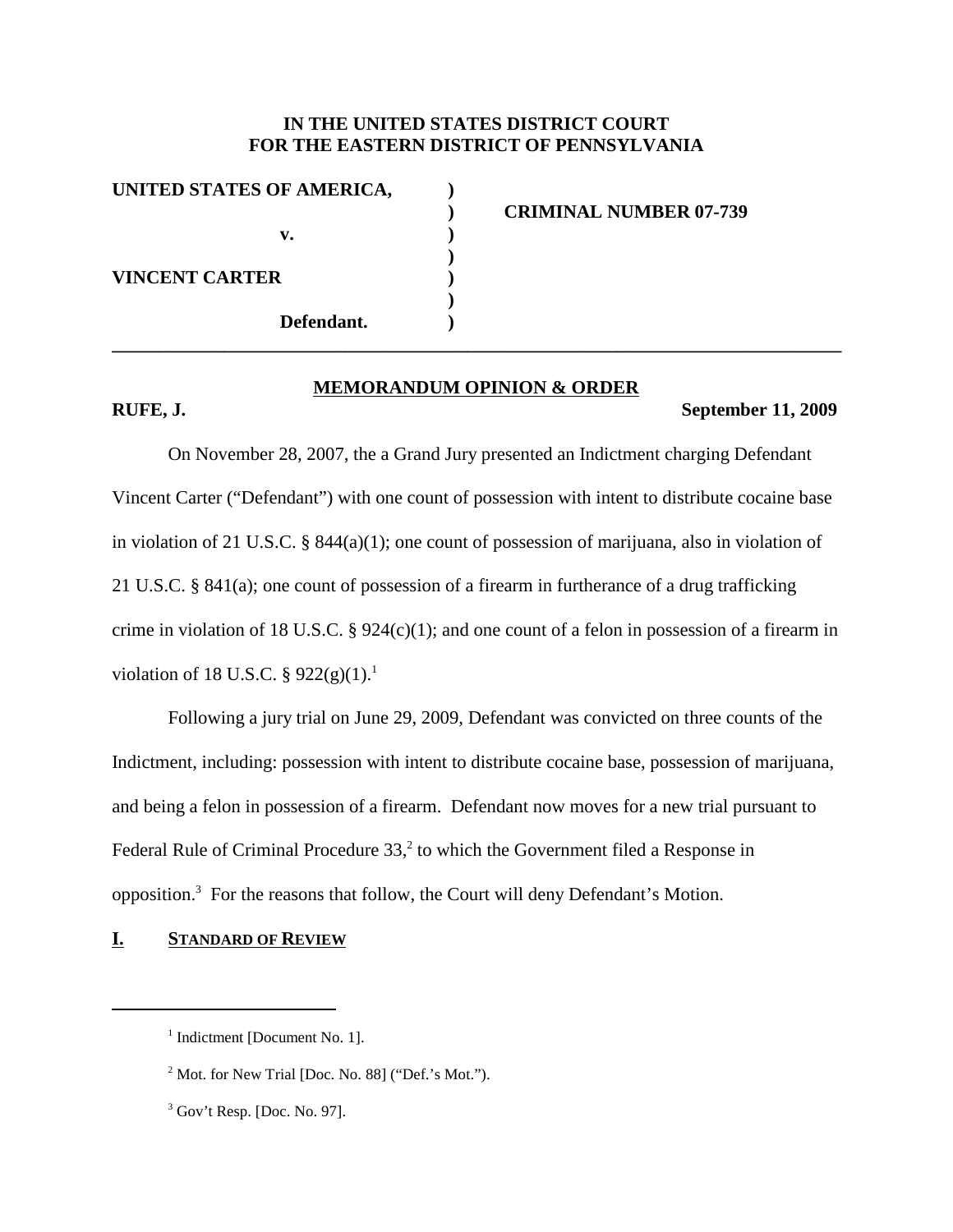Federal Rule of Criminal Procedure 33 provides that "[u]pon the defendant's motion, the court may vacate any judgment and grant a new trial if the interest of justice so requires."4 The burden lies with the defendant to prove that a new trial should be granted.<sup>5</sup> Yet, whether or not to grant a motion for a new trial is a decision "'committed to the sound discretion of the trial court.'"6 The grant of a new trial under Rule 33 is warranted if errors that occurred during trial, either individually or in combination, "'so infected the jury's deliberations that they had a substantial influence on the outcome of the trial."<sup>7</sup> In other words, the district court will grant a new trial only if a defendant proves (1) that error occurred at trial, and (2) that error had a substantial influence on the verdict.<sup>8</sup>

#### **II. DISCUSSION**

It is the party seeking the new trial who bears the burden of demonstrating the likelihood of prejudice. Courts must independently review the record to determine if that party has met that burden. <sup>9</sup> Defendant argues that the alleged juror misconduct entitles him to a new trial. His allegations focus on a matter concerning the jury's deliberations.

 $4$  FED. R. CRIM. P. 33(a).

<sup>5</sup> United States v. Sass, 59 F.3d 341, 350 (2d Cir. 1995); see also 3 CHARLES ALAN WRIGHT & ARTHUR R. MILLER, FEDERAL PRACTICE AND PROCEDURE: CRIMINAL § 551 (3d ed. 2009).

<sup>6</sup> United States v. Fumo, No. 06-cr-319, 2009 WL 1688482, at \*2 (E.D. Pa. June 17, 2009) (quoting United States v. Daniels, No. 95-cr-369, 1996 WL 311444, at \*4 (E.D. Pa. June 6, 1996)).

<sup>&</sup>lt;sup>7</sup> United States v. Thornton, 1 F.3d 149, 156 (3d Cir. 1993) (quoting United States v. Hill, 976 F.2d 132, 145 (3d Cir. 1992)).

<sup>8</sup> Fumo, 2009 WL 1688482, at \*2.

<sup>9</sup> United States v. Lloyd, 269 F.3d 228 (3d Cir. 2001)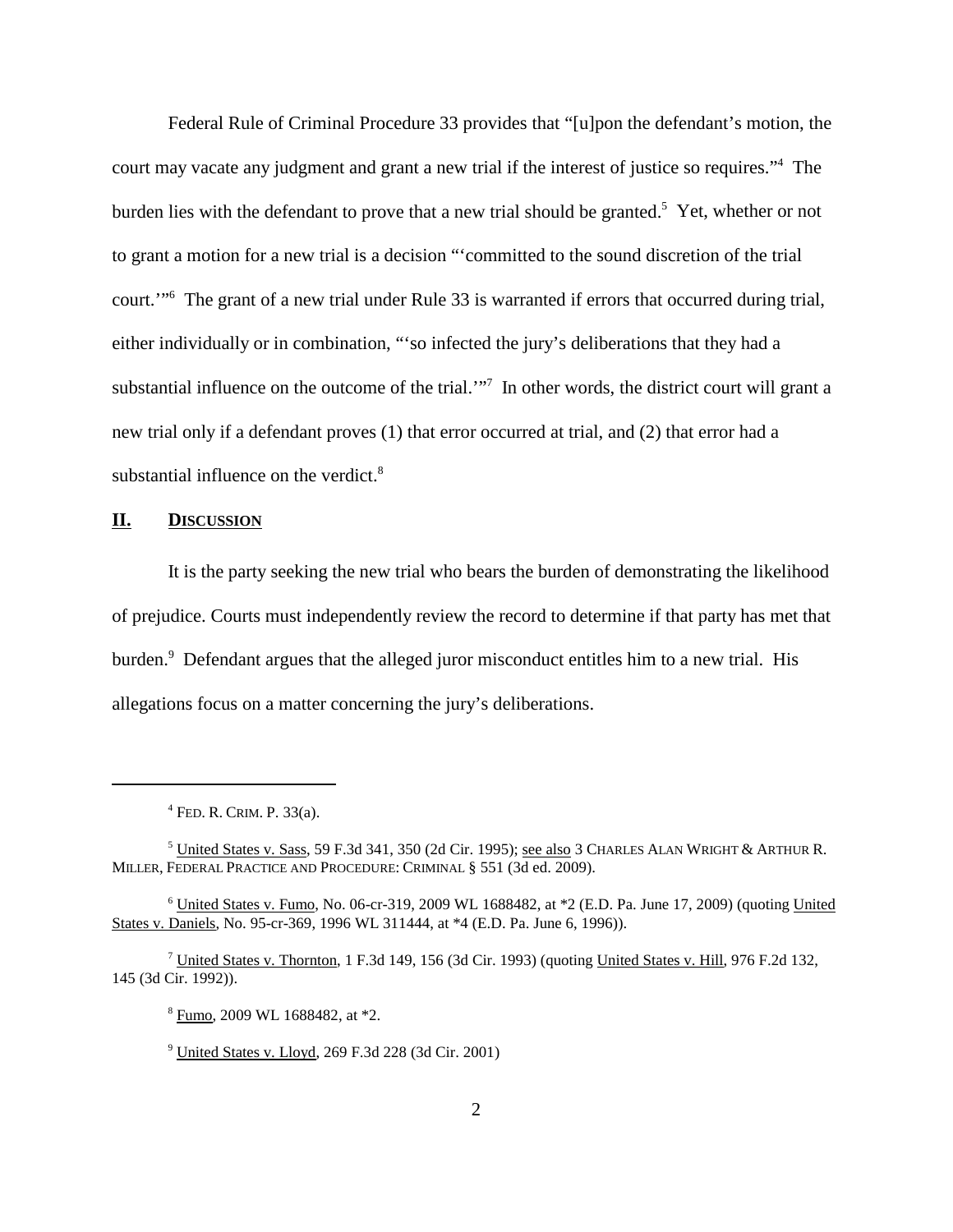In accordance with the Court's instruction not to discuss the case or to engage in outside research,<sup>10</sup> the jury foreperson communicated to the Court, via a note, asking whether a juror's conversation with her teenage daughter was tantamount to outside research. In response to the jury's written inquiry, the Court conducted a brief individual voir dire of the juror in question to initially probe the context and parameters of the alleged conversation. The juror informed the Court that, in a casual discussion while shopping, she asked her teenage daughter whether two grams of crack cocaine was "a lot."11 The juror said that her daughter responded with a shrug and an indistinguishable verbal response.<sup>12</sup> Asked why she asked her daughter the question, the juror informed the Court that she was just making conversation, not seeking to conduct outside research beyond the information presented at trial.<sup>13</sup> She also told the Court that the conversation with her daughter did not in any way affect her view of what the verdict should be.<sup>14</sup>

The Court then called in the entire jury. To directly address the foreperson's written inquiry, the Court informed the jury that the conversation the individual juror had with her daughter was not "outside research" because "it's not research that you can rely on, it's not research that's official, and it would not be research under any guise."15 The Court then asked the jury what, if anything, they may have been told the individual's daughter said. Although

- $12$  Tr. at 15:1-3.
- <sup>13</sup> Tr. at 16:3-8.
- $14$  Tr. at 16:9-12.
- <sup>15</sup> Tr. at 21:15-24.

<sup>&</sup>lt;sup>10</sup> Trial Tr. June 26, 2009 at 59:5-9.

<sup>&</sup>lt;sup>11</sup> Trial Tr., June 29, 2009 ("Tr.") at  $14:23-15:3$ .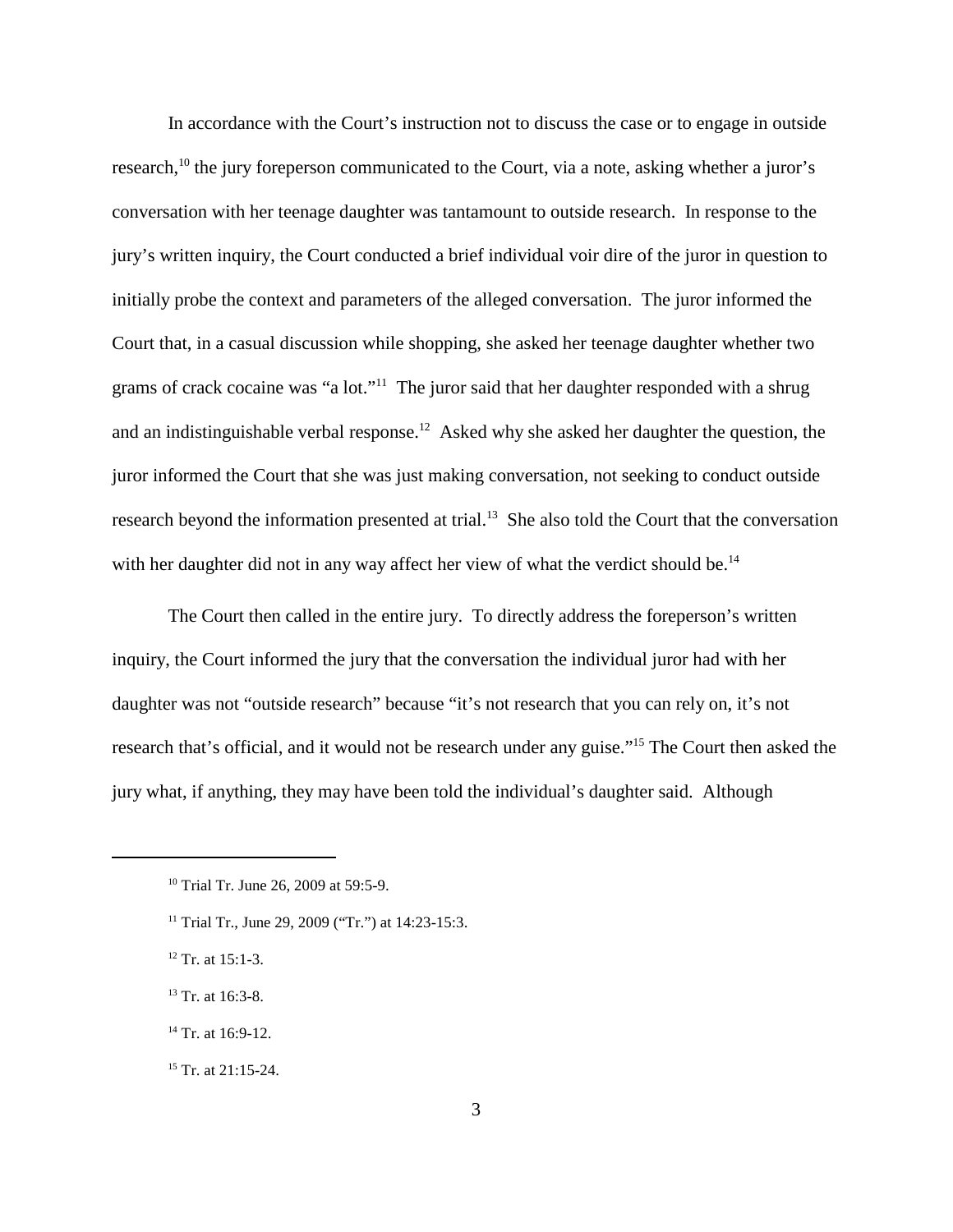Defendant was charged with possession of 2.522 grams of cocaine base or "crack," the foreperson related that the individual juror asked her daughter whether two grams of cocaine base was "a lot," to which her daughter responded "yes." The Court also inquired whether the information regarding the individual juror's conversation with her daughter had in any way affected the jury's deliberations. No member of the jury responded that it had.<sup>16</sup>

The Court then informed the jury that it was convinced that neither the juror who asked her daughter the question, nor the jury as a whole had been influenced by her daughter's response and directed them to continue their deliberations.<sup>17</sup> Defense counsel's subsequent Motion for Mistrial, which the Court initially took under advisement, was denied. The jurors reached a unanimous verdict, finding Defendant guilty of three of the four counts. As Defendant cannot demonstrate that error occurred at trial, the Court will deny his Motion.

"Federal Rule of Criminal Procedure 33 provides that 'the court may vacate any judgment and grant a new trial if the interest of justice so requires.' The decision to grant a new trial lies within the discretion of the Court."<sup>18</sup> A court should grant a new trial "if it ascertains that the verdict constitutes a miscarriage of justice. A court must grant a new trial on the basis of trial errors only when the errors, when combined, so infected the jury's deliberations that they had a substantial influence on the outcome of the trial."<sup>19</sup>

 $16$  Tr. 22:14-19.

<sup>&</sup>lt;sup>17</sup> Tr. at 22:20-25.

<sup>18</sup> United States v. Bianchi, 594 F. Supp. 2d 532, 538 (E.D. Pa. 2009).

<sup>19</sup> See United States v. Copple, 24 F.3d 535, 547 n.17 (3d Cir. 1994).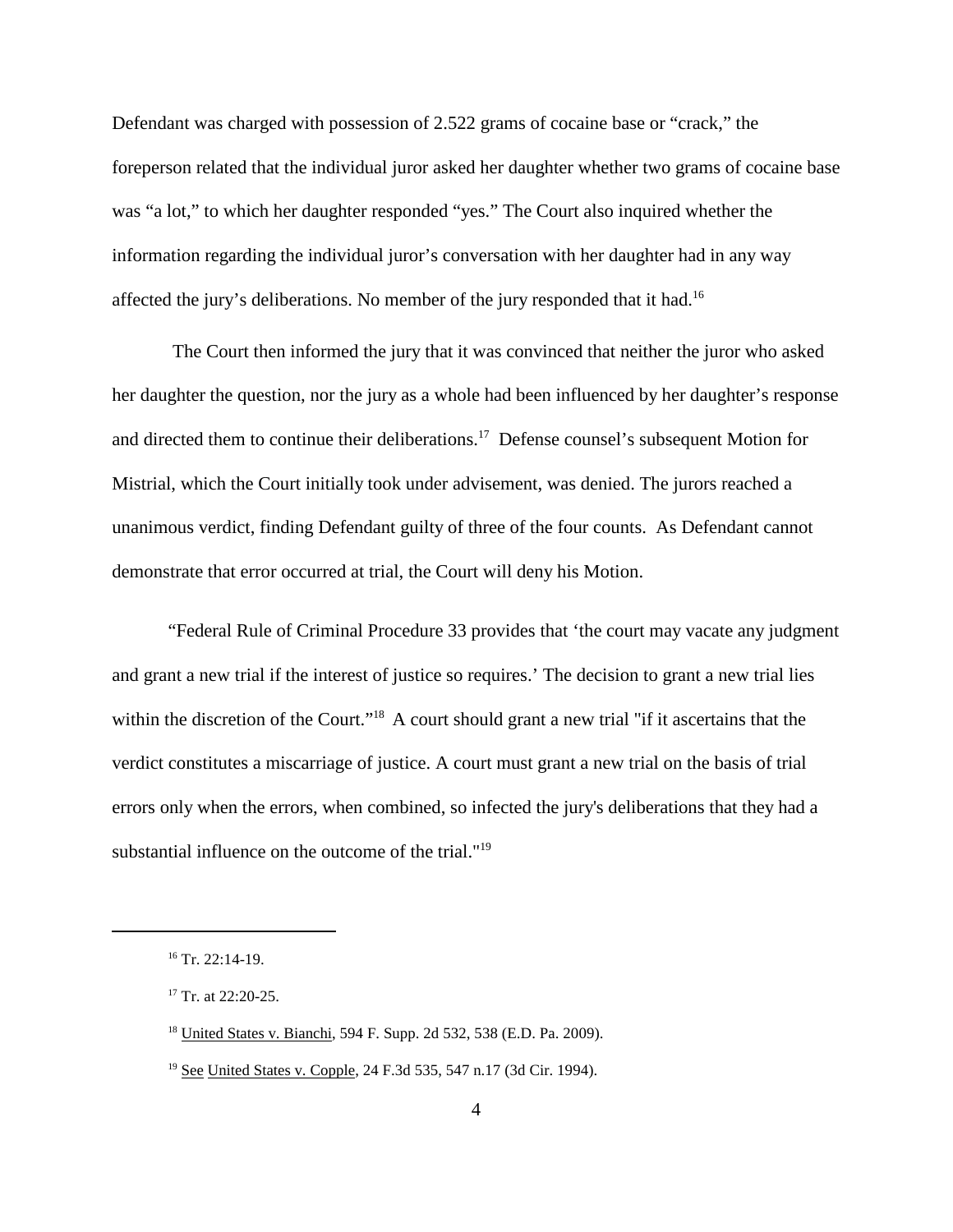Defendant has presented the Court with no reason to conclude that the juror's conversation with her teenage daughter affected the jury's deliberations. The juror's teenage daughter cannot be considered an expert or source of admissible evidence regarding any of the questions presented to the jury at trial, as the Court noted. Importantly, during trial, the jury did hear testimony from expert witnesses for both the Government<sup>20</sup> and Defendant<sup>21</sup> pertaining to the implications of the amount of narcotics an individual carries on his or her person for both personal use and for distribution. Both witnesses provided lengthy testimony regarding their opinions as to what the amount of crack cocaine found on the Defendant indicated about his intentions for its use and outlined their qualifications to make such assessments.

Without violating the sanctity of jury deliberations, the Court satisfied itself that the individual juror's conversation with her daughter did not affect deliberations, as the jury agreed. Defendant reiterates the points made in his Motion for Mistrial, but without any further evidence or argument regarding how the juror's question to her daughter affected this jury in its deliberations. The Court can determine no miscarriage of justice and therefore denies Defendant's Motion for a new trial.

An appropriate Order follows.

 $20$  See Trial Tr. June 25, 2009 ("Testimony of Detective Andy Callaghan") at 9-51.

<sup>&</sup>lt;sup>21</sup> See Trial Tr. June 25, 2009 ("Testimony of David Leff") at 55-111.